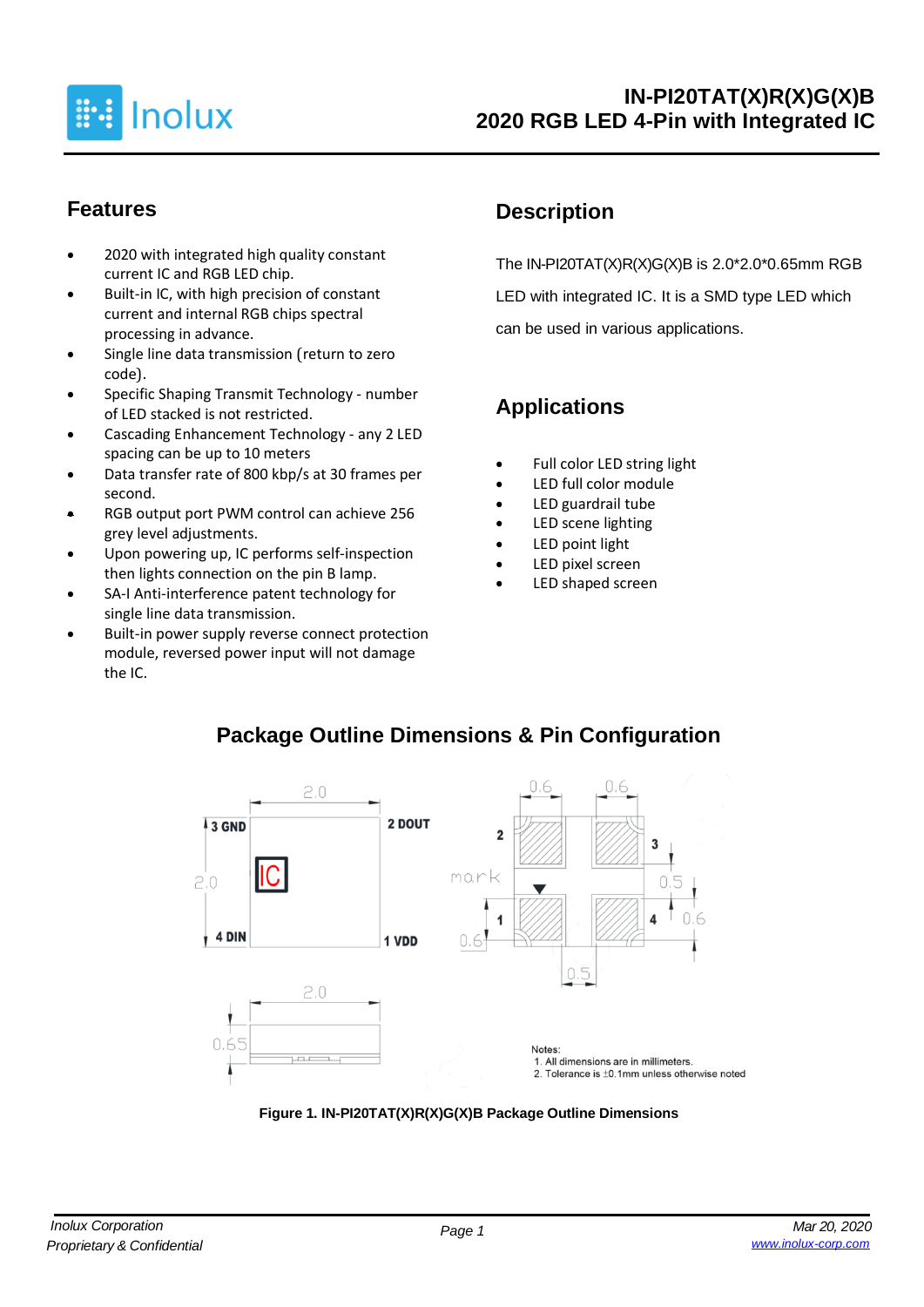

# **Pin Configuration**

| <b>Number</b>                    | <b>Symbol</b>                             | <b>Function Description</b> |  |  |  |  |  |
|----------------------------------|-------------------------------------------|-----------------------------|--|--|--|--|--|
|                                  | VDD<br>Power supply LED                   |                             |  |  |  |  |  |
|                                  | Control data signal output<br><b>DOUT</b> |                             |  |  |  |  |  |
|                                  | GND<br>Ground                             |                             |  |  |  |  |  |
| DIN<br>Control data signal input |                                           |                             |  |  |  |  |  |

## **Recommended Dimensions for PCB**



Notes:

1. Dimension in millimeter, tolerance is ±0.1mm unless otherwise noted.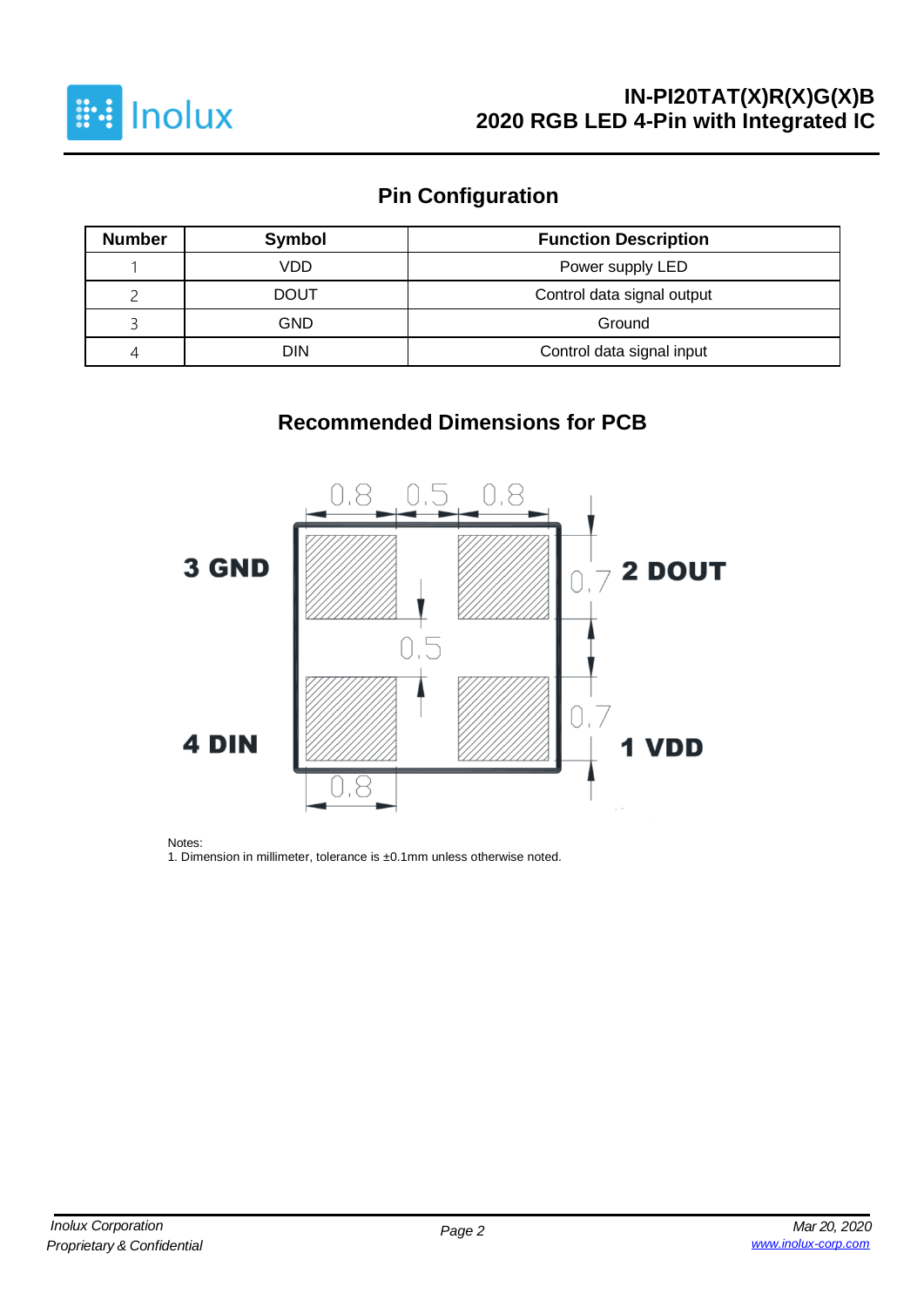

# **Absolute Maximum Rating** *(Ta = 25* ℃*, VSS=0V)*

| <b>Parameter</b>      | <b>Symbol</b>         | Range              | <b>Unit</b> |
|-----------------------|-----------------------|--------------------|-------------|
| Power supply voltage  | V <sub>DD</sub>       | $+3.7 \sim +5.5$   | V           |
| Logic input voltage   | <b>V<sub>IN</sub></b> | $-0.5 - VDD + 0.5$ |             |
| Operating temperature | ToPT                  | $-40 - +80$        | $^{\circ}C$ |
| Storage temperature   | $T$ stg               | $-50 - +80$        | $\circ$     |
| ESD pressure (HBM)    | <b>VESD</b>           | 2K                 |             |
| ESD pressure(DM)      | <b>VESD</b>           | 200                |             |

### **LED Characteristics** *(Ta <sup>=</sup> 25°C)*

| Color       |                | IN-PI20TAT5R5G5B     | IN-PI20TATPRPGPB   |                      |  |  |  |
|-------------|----------------|----------------------|--------------------|----------------------|--|--|--|
|             | Wavelength(nm) | Light Intensity(mcd) | Wavelength(nm)     | Light Intensity(mcd) |  |  |  |
| Red         | 620-630        | 200-400              | 620-630<br>300-500 |                      |  |  |  |
| Green       | 520-535        | 300-500              | 515-530            | 400-700              |  |  |  |
| <b>Blue</b> | 460-475        | 50-100               | 460-475            | 100-300              |  |  |  |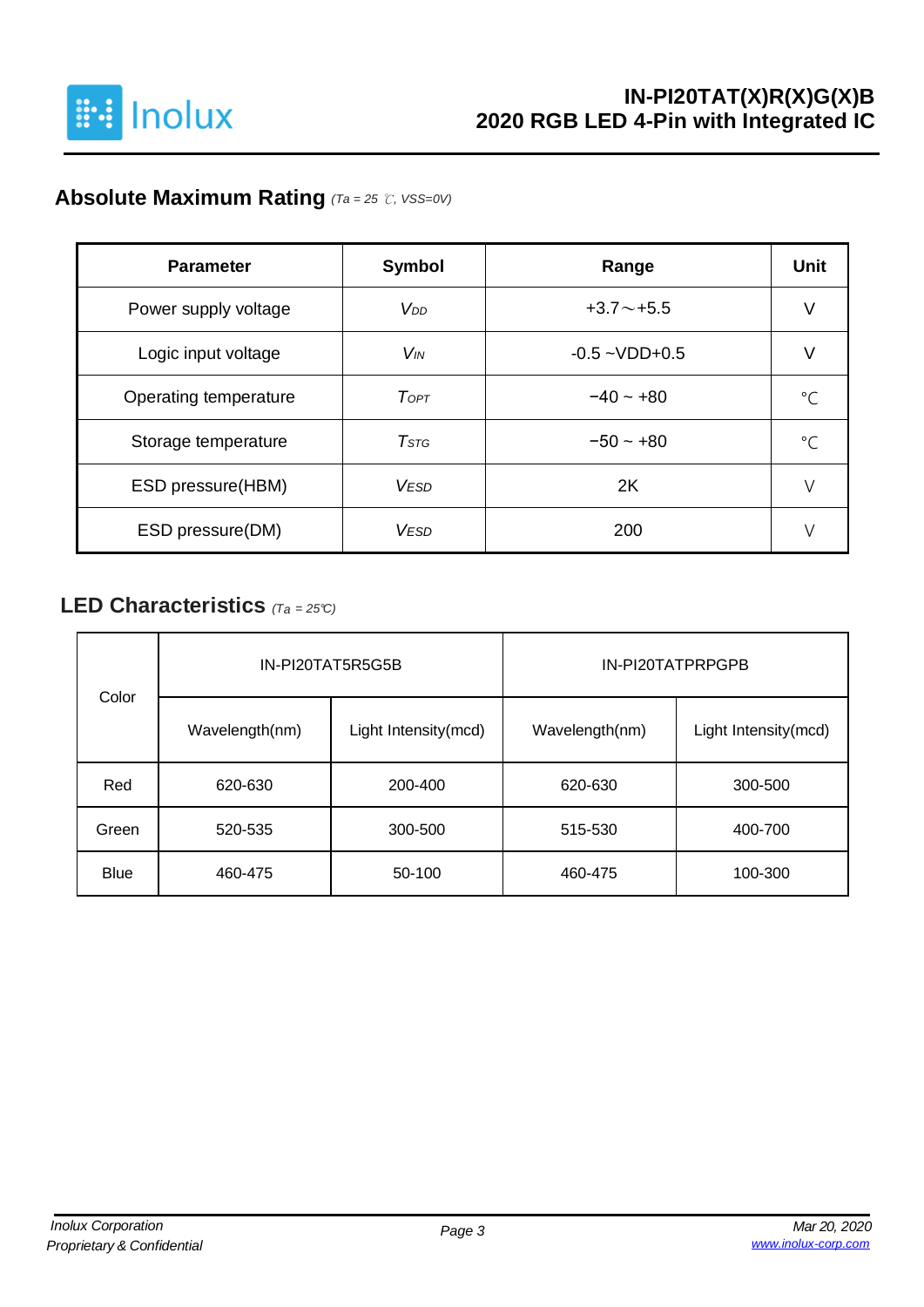

# **Recommended Operating Ranges** *(unless otherwise specified, Ta= -20 ~ +70* ℃*, VDD=4.5 ~ 5.5V, VSS=0V)*

| <b>Parameter</b>                | <b>Symbol</b>    | Min.       | Typ. | <b>Max</b> | <b>Unit</b> | <b>Test conditions</b> |
|---------------------------------|------------------|------------|------|------------|-------------|------------------------|
| The chip supply voltage         | $V_{DD}$         |            | 5.2  |            | $\vee$      | -                      |
|                                 | $V_{I\!H}$       | $0.7^*VDD$ |      |            | $\vee$      | $VDD=5.0V$             |
| The signal input flip threshold | $V_{IL}$         |            |      | $0.3*VDD$  | $\vee$      | $VDD=5.0V$             |
| The frequency of PWM            | F <sub>PWM</sub> |            | 1.2  |            | <b>KHZ</b>  |                        |
| Static power consumption        | $I_{DD}$         |            | 1    |            | mA          |                        |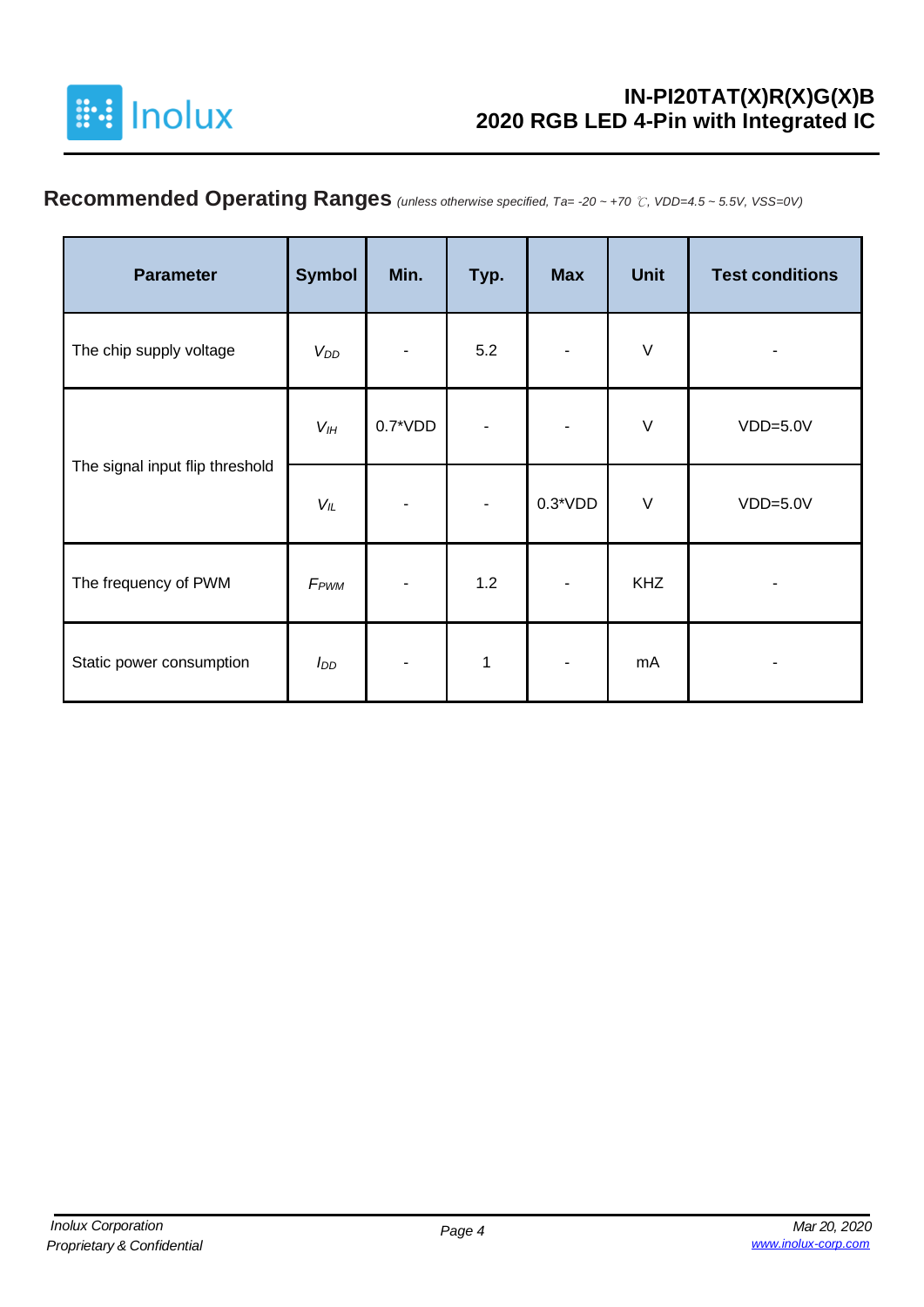

# **Switching Characteristics** *(VCC=5V, Ta=25*℃*)*

| <b>Parameter</b>                | <b>Symbol</b>    | Min.                     | Typ. | <b>Max</b>               | <b>Unit</b> | <b>Test conditions</b>            |
|---------------------------------|------------------|--------------------------|------|--------------------------|-------------|-----------------------------------|
| The speed of data transmission  | fDIN             | $\overline{\phantom{a}}$ | 800  | $\overline{\phantom{a}}$ | <b>KHZ</b>  | The duty ratio of 67%<br>(data 1) |
|                                 | $T_{PLH}$        | $\blacksquare$           | ۰    | 500                      | ns          |                                   |
| DOUT transmission delay         | T <sub>PHL</sub> | $\overline{\phantom{a}}$ | ٠    | 500                      | ns          | <b>DIN→DOUT</b>                   |
|                                 | $T_r$            | $\blacksquare$           | 100  | $\overline{\phantom{a}}$ | ns          | $VDS=1.5$                         |
| I <sub>OUT</sub> Rise/Drop Time | $T_f$            | $\blacksquare$           | 100  | $\overline{\phantom{0}}$ | ns          | $IOUT=5/13mA$                     |



## **Timing Waveforms**

1. Input Code

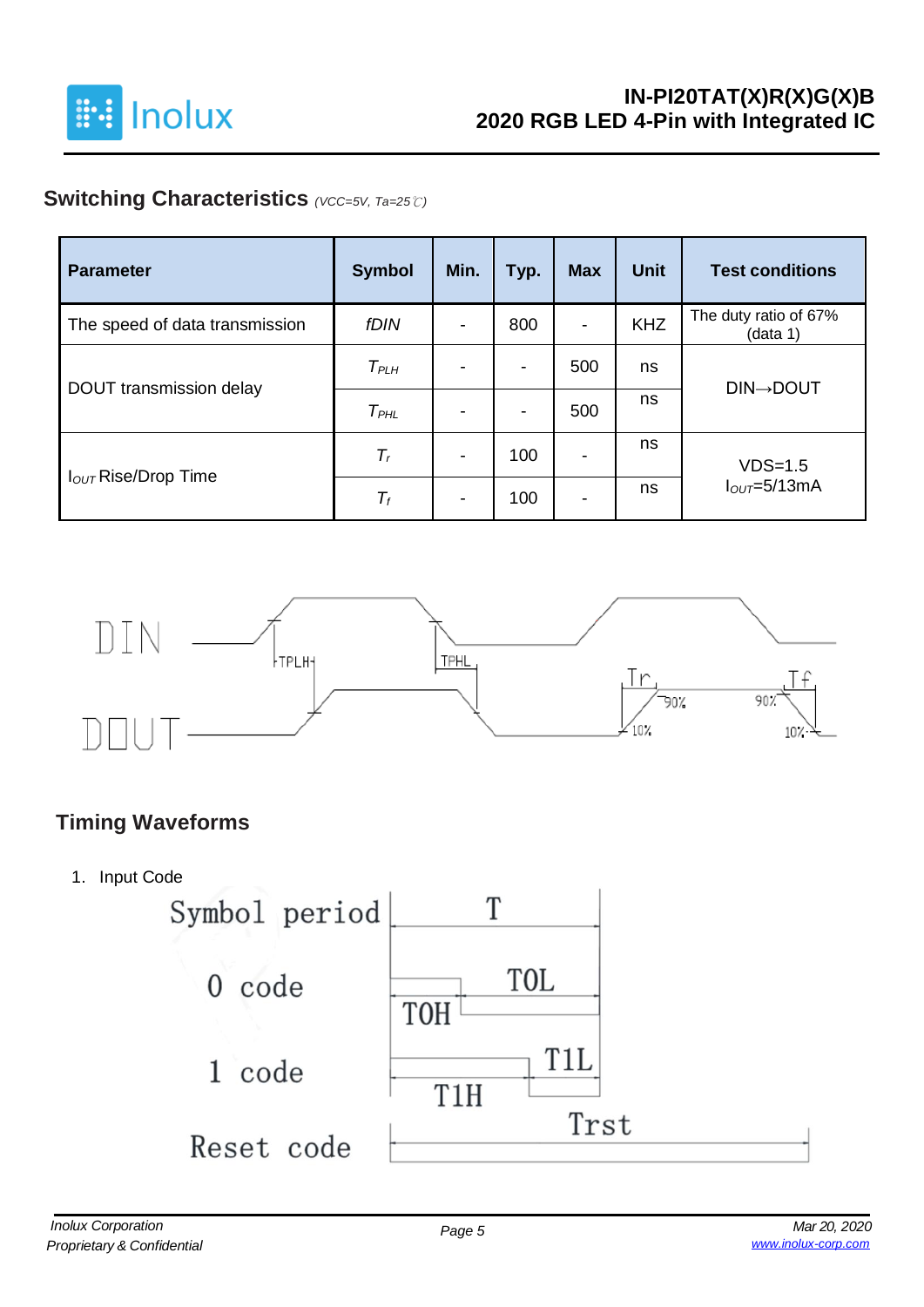

2. The data transmission time (TH+TL=1.25µs±600ns):

|                  | <b>Name</b>                | <b>Min</b> | <b>Standard</b><br>Value | <b>Max</b>     | <b>Unit</b> |
|------------------|----------------------------|------------|--------------------------|----------------|-------------|
|                  | <b>Code Period</b>         | 1.20       | $\overline{\phantom{0}}$ | $\blacksquare$ | μs          |
| <b>T0H</b>       | 0 code, high level time    | 0.2        | 0.32                     | 0.4            | μs          |
| T <sub>0</sub> L | 0 code, low level time     | 0.8        | $\blacksquare$           |                | μs          |
| T <sub>1</sub> H | 1 code, high level time    | 0.58       | 0.64                     | 1.0            | μs          |
| T <sub>1</sub> L | 1 code, low level time     | 0.2        | $\overline{\phantom{0}}$ | $\blacksquare$ | μs          |
| <b>Trst</b>      | Reset code, low level time | >80        |                          |                | μs          |

The protocol uses a unipolar zeroing code. Each symbol must have a low level. Each symbol in this protocol starts with a high level. The high time width determines the "0" or "1" code. . 2. When writing programs, the minimum symbol period is 1.2μs. 3. The high time of "0" code and "1" code should be in accordance with the stipulated range in the above table. The low time requirement of "0" code and "1" code is less than 20μs.

### 3. Connection Scheme



4. Data Transfer Format



Note: the D1 sends data for MCU, D2, D3, D4 for data forwarding automatic shaping cascade circuit.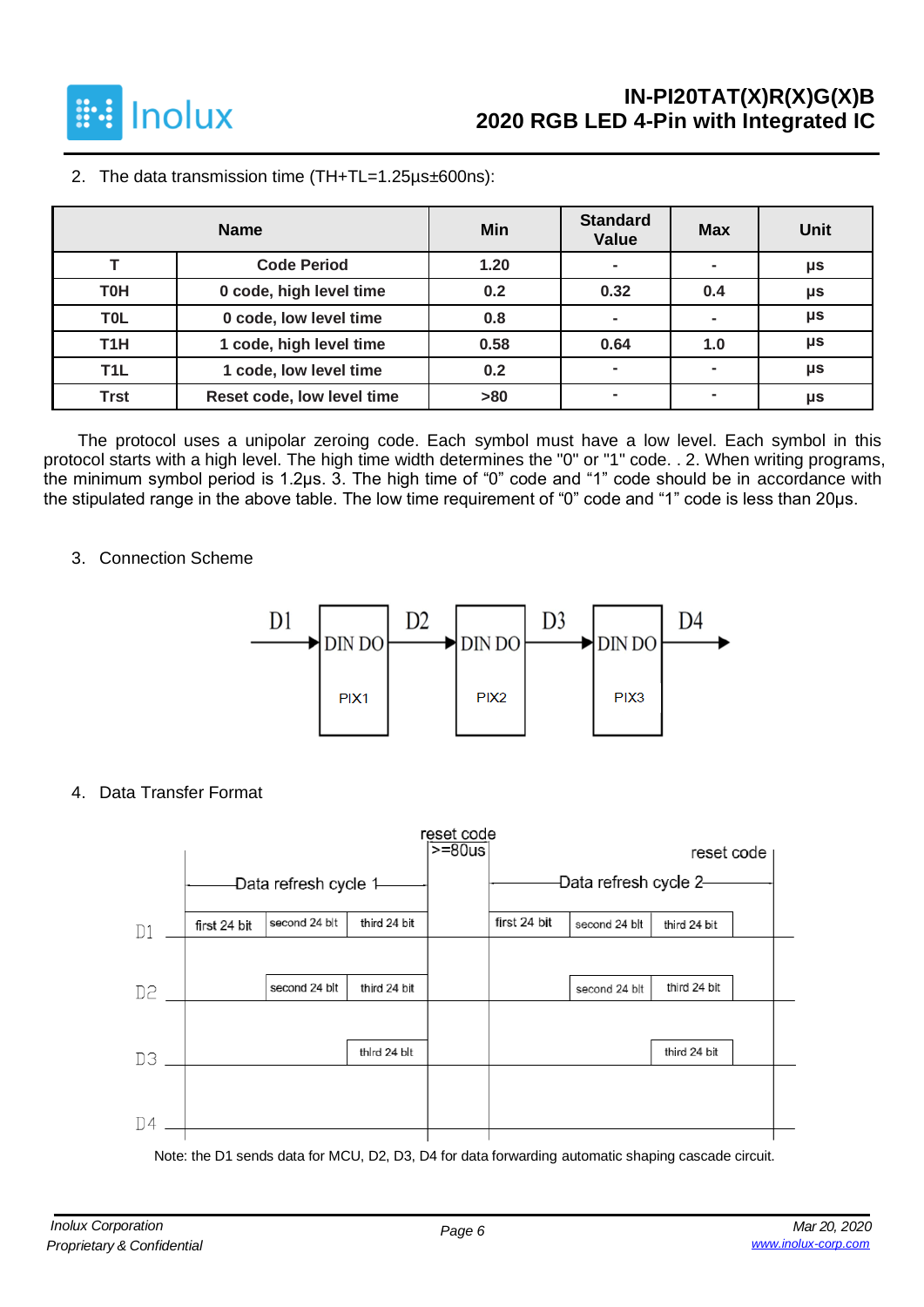

5. 24-bit data format

|  |  |                                     |  | G7   G6   G5   G4   G3   G2   G1   G0 <mark>  R7   R6   R5   R4</mark> |  |  |  |
|--|--|-------------------------------------|--|------------------------------------------------------------------------|--|--|--|
|  |  | R3 R2 R1 R0 B7 B6 B5 B4 B3 B2 B1 B0 |  |                                                                        |  |  |  |

Note: high starting, in order to send data (G7 - G6 - ...... ..B0)

# **Typical Application Circuit**



Product signal input and output must be connected in series with protection resistor R1. R1 depends on the size of the cascade amount. the greater the number of cascade, the smaller R1. The general recommended value is between 200-2KΩ, usually the recommended value is typical 500Ω.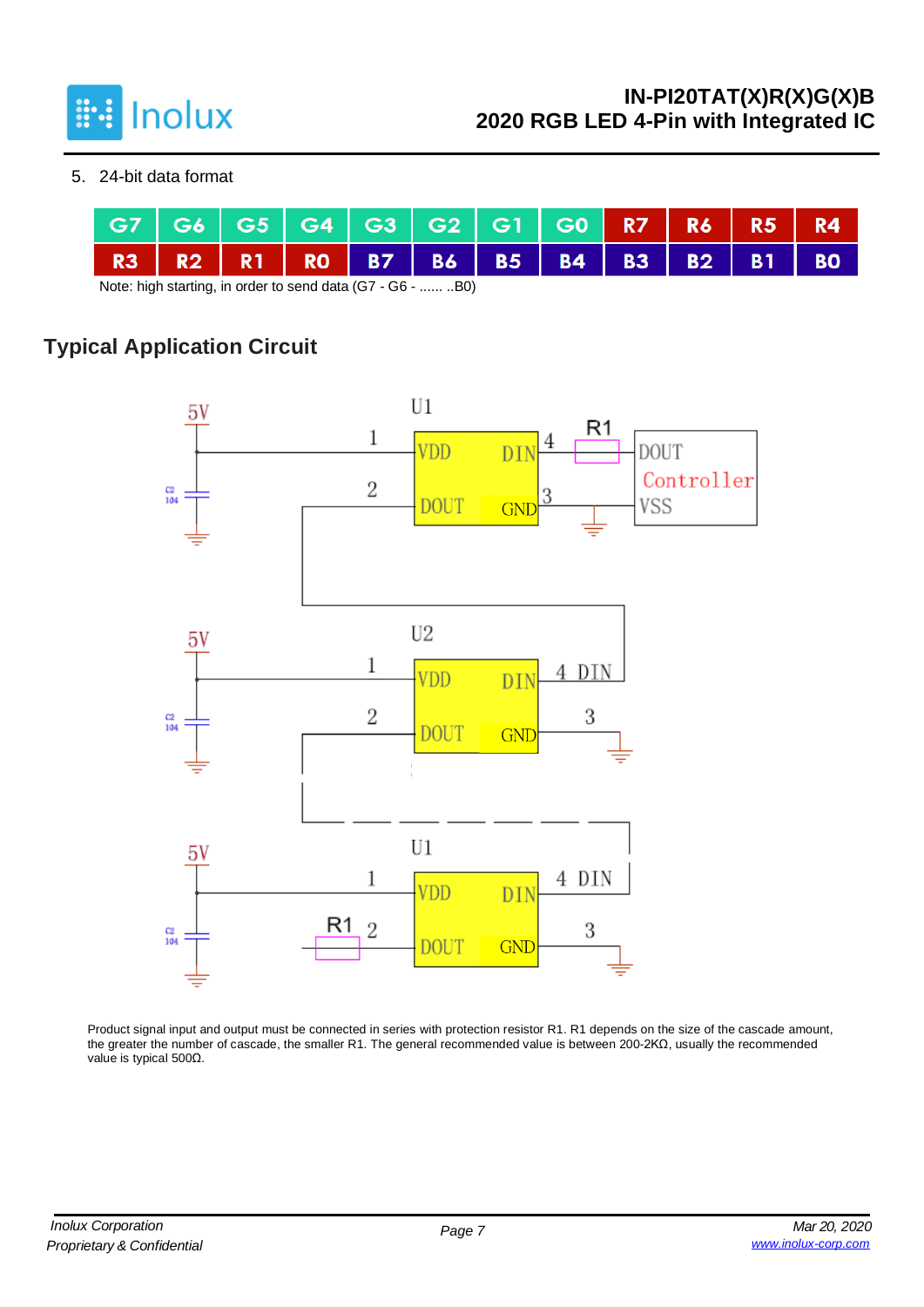

## **IN-PI20TAT(X)R(X)G(X)B 2020 RGB LED 4-Pin with Integrated IC**

# **LED Performance Graph**



#### **Wavelength Characteristics**

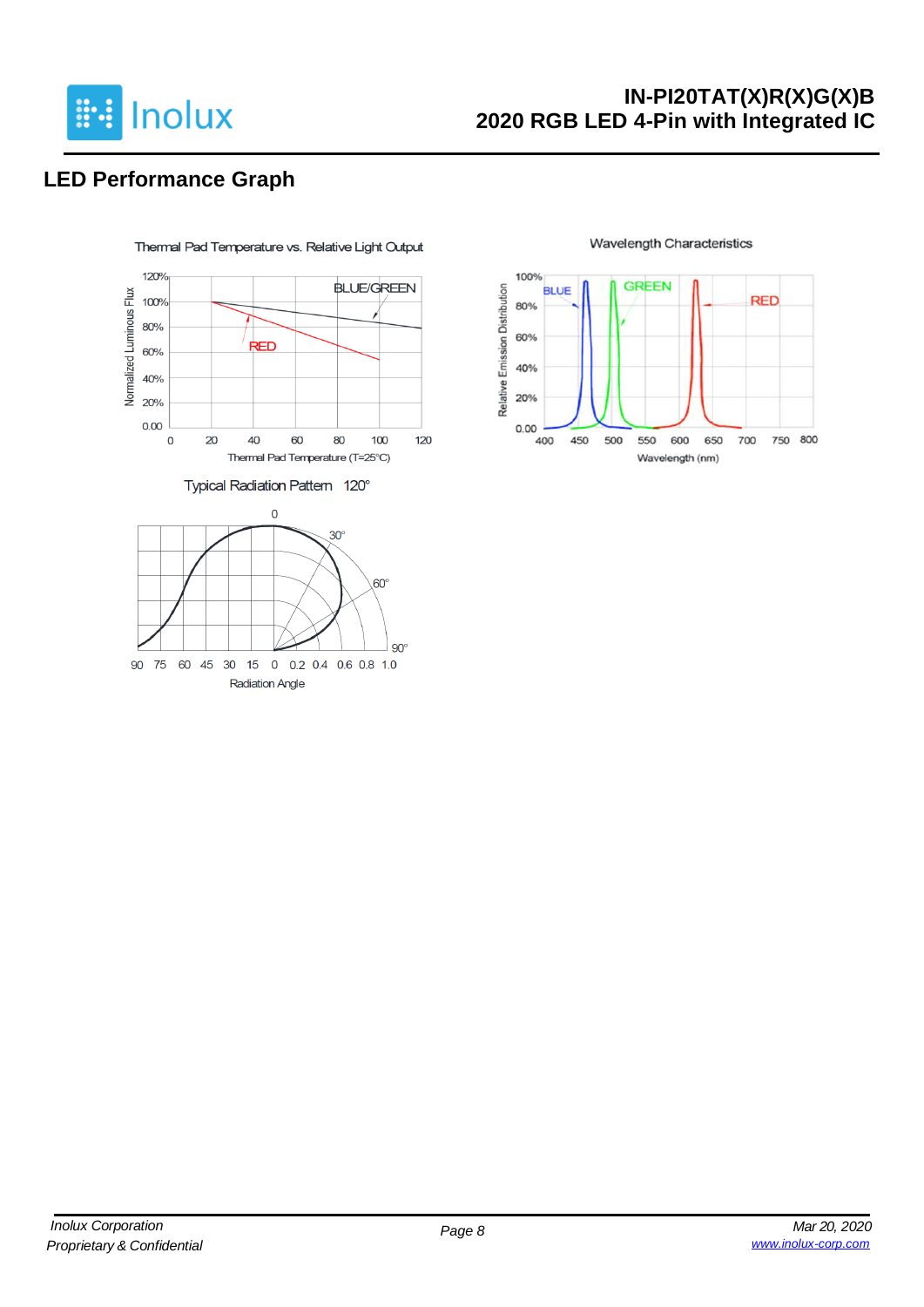

## **IN-PI20TAT(X)R(X)G(X)B 2020 RGB LED 4-Pin with Integrated IC**

## **Ordering Information**

| Product          | <b>Emission Color</b> | Iv (mcd) | Orderable<br>Part Number |  |  |
|------------------|-----------------------|----------|--------------------------|--|--|
|                  | R                     | 200-400  |                          |  |  |
| IN-PI20TAT5R5G5B | G                     | 300-500  | IN-PI20TAT5R5G5B         |  |  |
|                  | B                     | 50-100   |                          |  |  |
|                  | R                     | 300-500  |                          |  |  |
| IN-PI20TATPRPGPB | G                     | 400-700  | IN-PI20TATPRPGPB         |  |  |
|                  | B                     | 100-300  |                          |  |  |

# **Label Specifications**



### **Inolux P/N:**

|        | N | PI                                          | 20      |             | A                                         |                    | (X)                   |                 | (X)                   | ∽<br>G             | (X)                   | B                  | - |  |                         | $X$   $X$ |
|--------|---|---------------------------------------------|---------|-------------|-------------------------------------------|--------------------|-----------------------|-----------------|-----------------------|--------------------|-----------------------|--------------------|---|--|-------------------------|-----------|
|        |   | Product                                     | Package | Die<br>Qty. | Variation                                 | Orientation        | Current               | Color           | Current               | Color              | Current               | Color              |   |  | Customized<br>Stamp-off |           |
| Inolux |   | PI-Single trace IC<br>PC- Clock Function IC |         | pins)       | $20TA = 2.0 \times 2.0 \times 0.65$ mm (4 | $T = Top$<br>Mount | $P=12mA$<br>$5 = 5mA$ | $R = 624$<br>nm | $P=12mA$<br>$5 = 5mA$ | $G =$<br>520<br>nm | $P=12mA$<br>$5 = 5mA$ | $B =$<br>470<br>nm |   |  |                         |           |

# **Lot No.:**

| -<br>_   |                     |  |       | 01   | 24     | 001 |
|----------|---------------------|--|-------|------|--------|-----|
| Internal | Year (2017, 2018, ) |  | Month | Date | Serial |     |
| Tracker  |                     |  |       |      |        |     |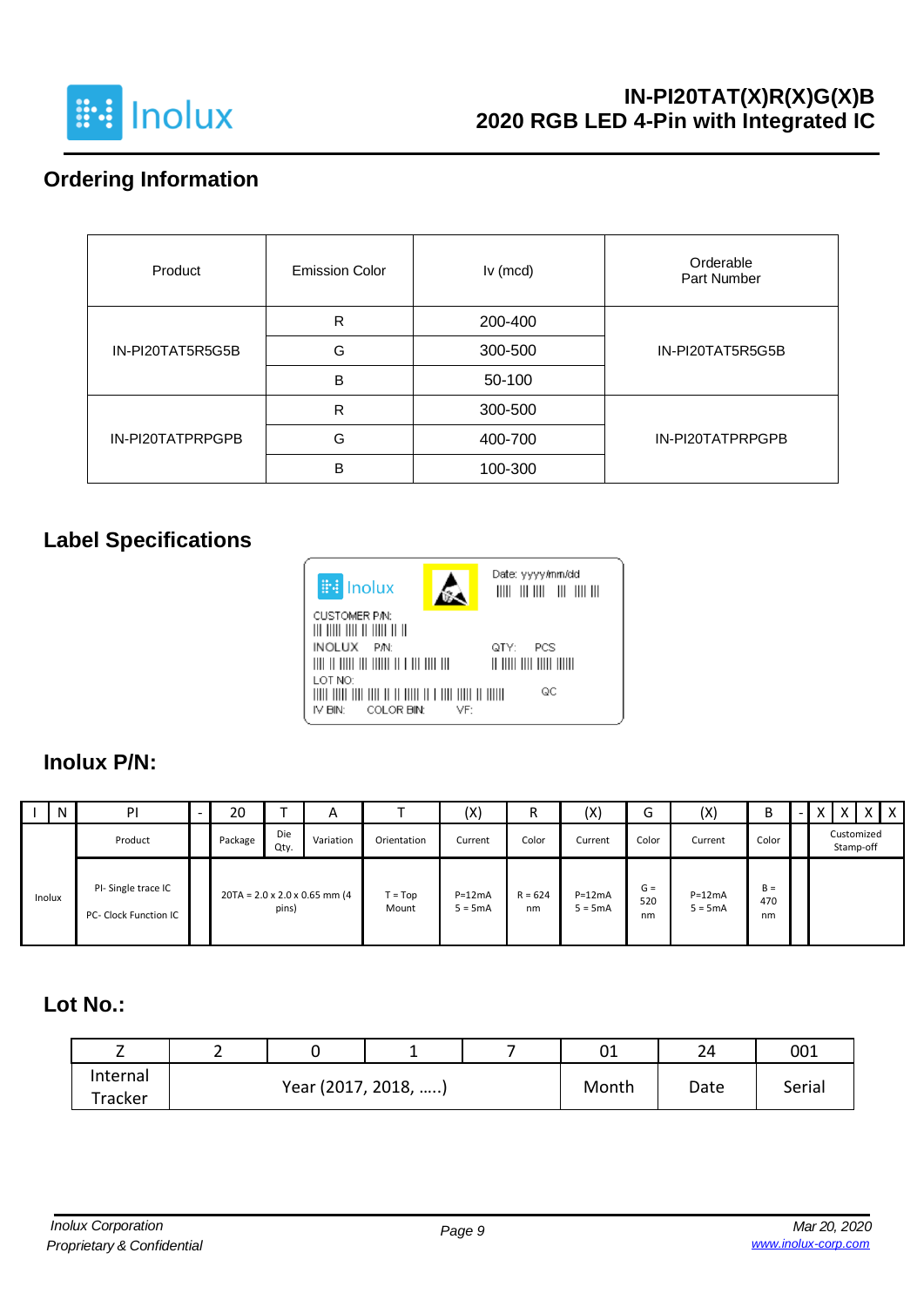

### **Precautions**

Please read the following notes before using the product:

- 1. Storage
- 1.1 Do not open moisture proof bag before the products are ready to use.
- 1.2 Before opening the package, the LEDs should be kept at  $30^{\circ}$  or less and 80%RH or less.
- 1.3 The LEDs should be used within a year.
- 1.4 After opening the package, the LEDs should be kept at 30℃ or less and 60%RH or less.
- 1.5 The LEDs should be used within 72 hours after opening the package.
- 1.6 If the moisture adsorbent material has fabled away or the LEDs have exceeded the storage time, baking treatment should be performed using the following conditions. Baking treatment: 60±5℃ for 24 hours.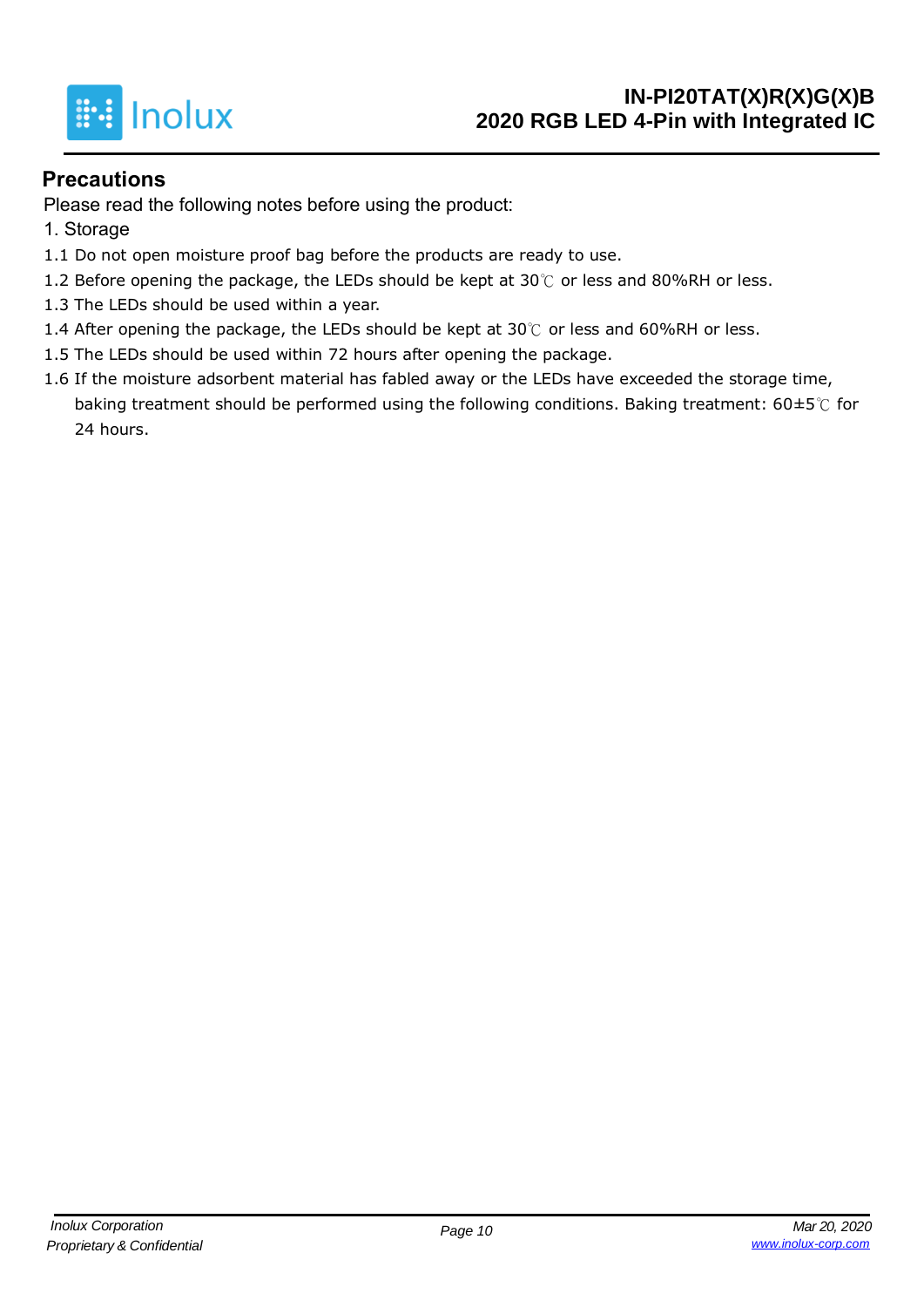

2. Soldering Condition Recommended soldering conditions:



| <b>Profile Feature</b>                          | <b>Lead-Free Solder</b>   |  |  |  |  |
|-------------------------------------------------|---------------------------|--|--|--|--|
| Average Ramp-Up Rate (Ts $_{max}$ to Tp)        | $3^{\circ}$ C/second max. |  |  |  |  |
| Preheat: Temperature Min (Ts <sub>min</sub> )   | 150 $\degree$ C           |  |  |  |  |
| Preheat: Temperature Min (Ts <sub>max</sub> )   | $200^{\circ}$ C           |  |  |  |  |
| Preheat: Time ( ts $_{min\ to}$ ts $_{max}$ )   | 60-180 seconds            |  |  |  |  |
| Time Maintained Above: Temperature $(T_L)$      | 217 $°C$                  |  |  |  |  |
| Time Maintained Above: Time $(t_1)$             | 60-150 seconds            |  |  |  |  |
| Peak/Classification Temperature (T $_{\rm P}$ ) | 240 $°C$                  |  |  |  |  |
| Time Within 5℃ of Actual Peak Temperature (tp)  | <10 seconds               |  |  |  |  |
| <b>Ramp-Down Rate</b>                           | 6°C/second max.           |  |  |  |  |
| Time 25 $\degree$ C to Peak Temperature         | <6 minutes max.           |  |  |  |  |

Note: Excessive soldering temperature and / or time might result in deformation of the LED lens or catastrophic failure of the LED.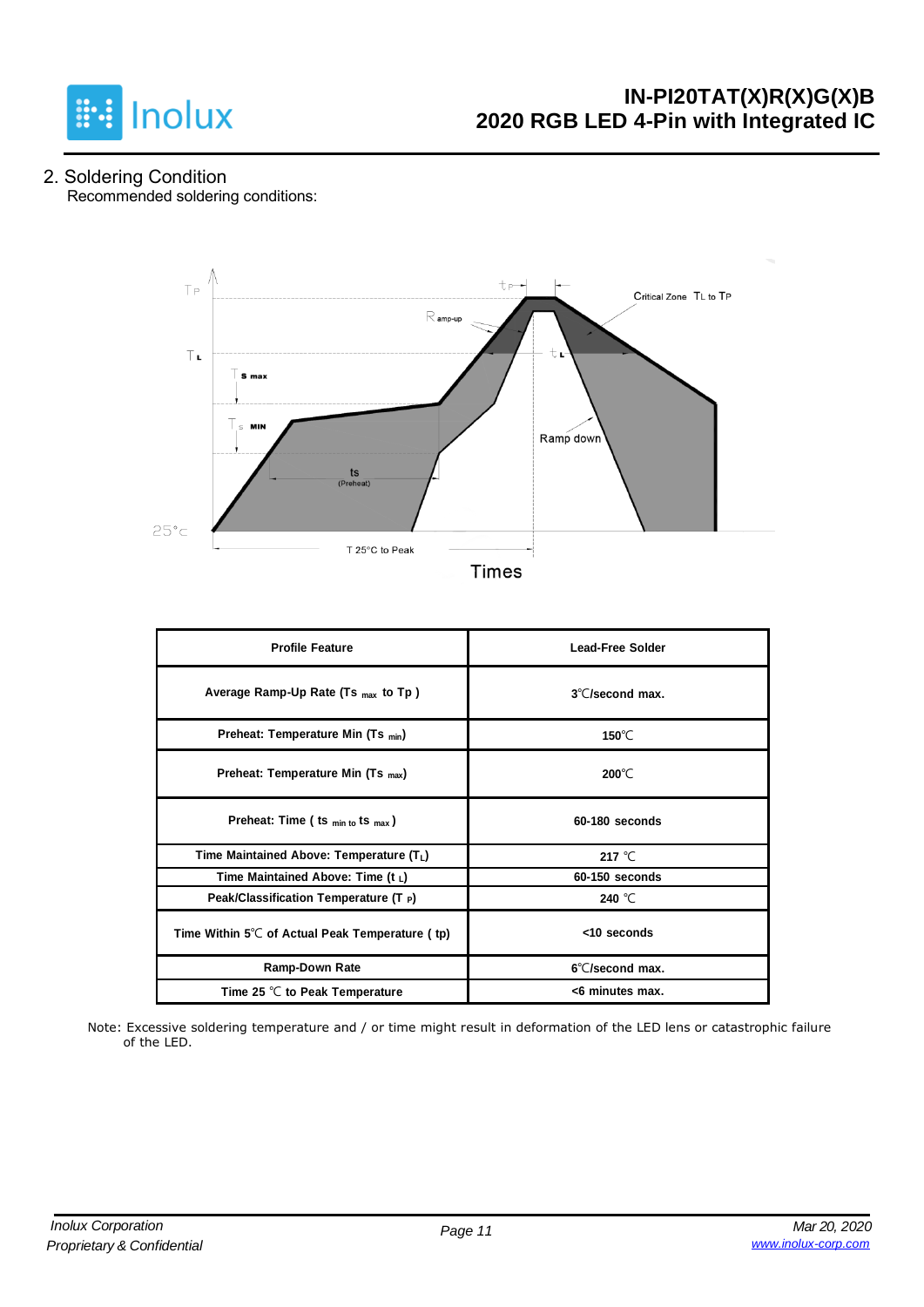

## **IN-PI20TAT(X)R(X)G(X)B 2020 RGB LED 4-Pin with Integrated IC**

### 3. Soldering Iron

Each terminal is to go to the tip of soldering iron temperature less than 260℃ for 5 seconds within once in less than the soldering iron capacity 25W. Leave two seconds and more intervals, and do soldering of each terminal. Be careful because the damage of the product is often started at the time of the hand solder.

### 4. Repairing

Repair should not be done after the LEDs have been soldered. When repairing is unavoidable, a double-head soldering iron should be used (as below figure). It should be confirmed beforehand whether the characteristics of the LEDs will or will not be damaged by repairing.



### 5. Caution in ESD

Static Electricity and surge damages the LED. It is recommended to use a wristband or anti-electrostatic glove when handling the LED. All devices, equipment and machinery must be properly grounded.